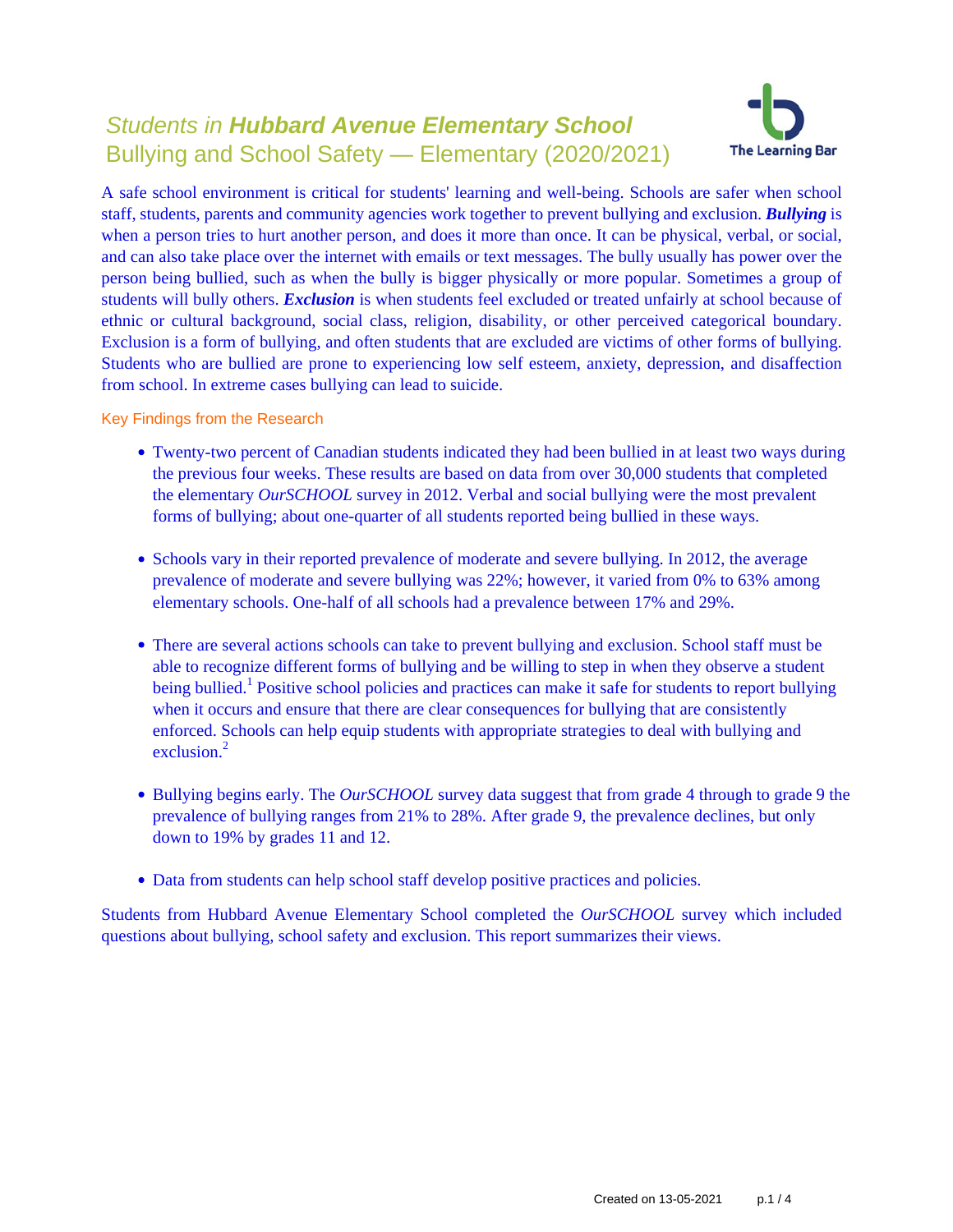## **1. The prevalence of school bullying**

The literature distinguishes between bullies, victims and those who are both bullies and the victims of bullying.<sup>3</sup> The percentage of students who report being victims of bullying is a useful school-level measure of the extent of bullying and its potential effects on youth. Students' reports of taking part in bullying and students' accounts of witnessing bullying are less useful as a school measure, because even a single incident of bullying may be seen or talked about by a wide range of students.

Overall, 53% of students in Hubbard Avenue Elementary School reported being a victim of bullying for at least one of the four types of bullying. In addition, *OurSCHOOL* classifies students as being moderate or severe victims. Figure 1 - shows the results for all students in Hubbard Avenue Elementary School, and separately for boys and girls, compared with the national average. Figure 2 indicates the types of bullying most often experienced by the students at Hubbard Avenue Elementary School. The results are based on students' reports of being victims of physical, social, verbal and cyber bullying in the previous 30 days.





**Figure 2: Bullying by Type at Hubbard Avenue Elementary**  $\frac{\text{School}}{60}$ 



#### **2. Where and when bullying occurs**

Bullying tends to occur most frequently in classrooms, hallways and the lunchroom, but this can vary among schools.<sup>4</sup> Students quickly learn where the 'hot-spots' are, which tend to be places where there is inadequate supervision.<sup>5</sup> Students at Hubbard Avenue Elementary School were asked where bullying happened most often in and near their school. The results are shown in Figure 3.



The students at Hubbard Avenue Elementary School were also asked when bullying most often occurred. Figure 4 displays the results.





**Figure 3: Where bullying occurs at Hubbard Avenue Elementary School**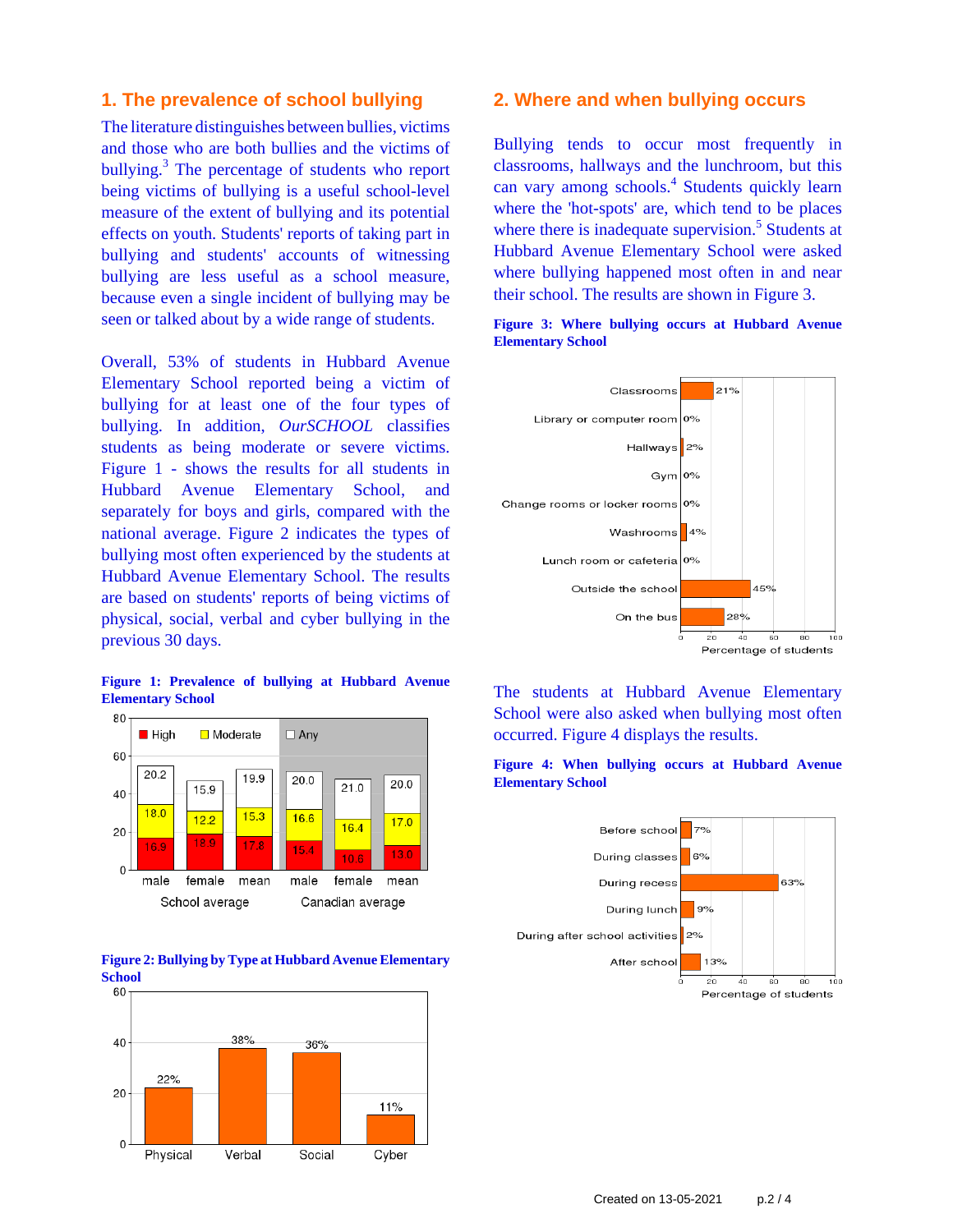## **3. How students respond to bullying**

Students in Hubbard Avenue Elementary School who reported being bullied in the past four weeks were asked what they did the last time they were bullied. Figure 5 summarizes their responses.





Figure 6 summarizes student responses when they saw or heard about a student being bullied.

#### **Figure 6: Response when others are bullied at Hubbard Avenue Elementary School**



### **4. Measures to prevent bullying**

School policies and practices can help prevent student bullying. Students at Hubbard Avenue Elementary School indicated the extent to which they felt certain anti-bullying measures were practiced in their school. Figure 7 shows the percentage of students that agreed or strongly agreed that these practices were evident in their school.



#### **Figure 7: Measures to prevent bullying at Hubbard Avenue Elementary School**

# **5. Students who feel excluded**

Many students feel excluded by their peers because of their ethnic or cultural background, social class, religion, disability, or other perceived categorical boundaries. Figure 8 shows the percentage of students who felt excluded by other students for various reasons.